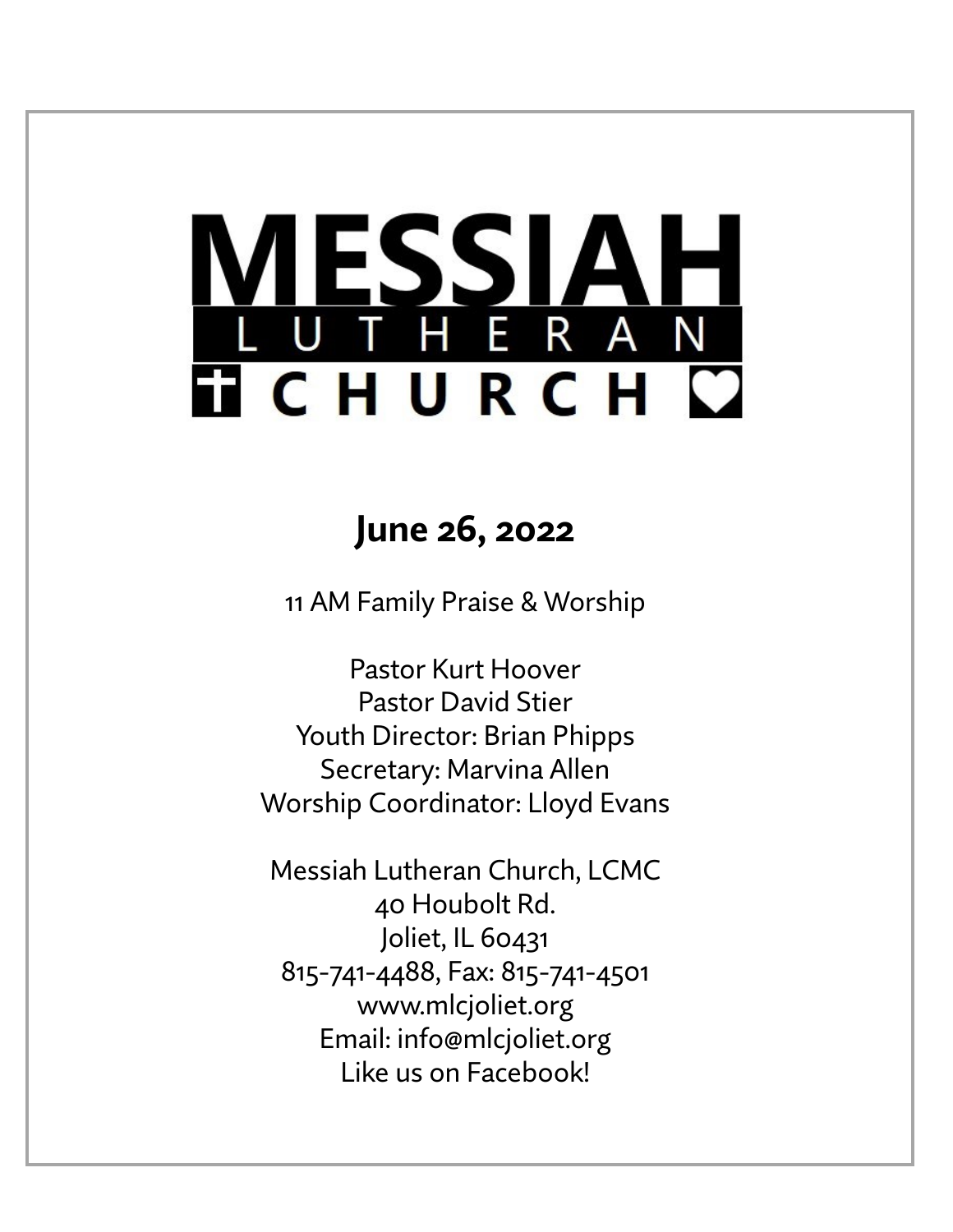### **WORSHIP TODAY**

### **Call To Worship**

### **Welcome/Announcements**

### **Worship Through Songs**

### **Worship Through Confession & Giving**

Text prayer requests to 815-369-0070

### **Children's Message**

### **Worship Through Hearing God's Word**

**Message** "Better Together: Love Like You Mean It!" By Pastor David Stier

### **Worship Through Song**

### **Prayers of Intercession**

**Worship Through the Lord's Prayer**

**Closing Song**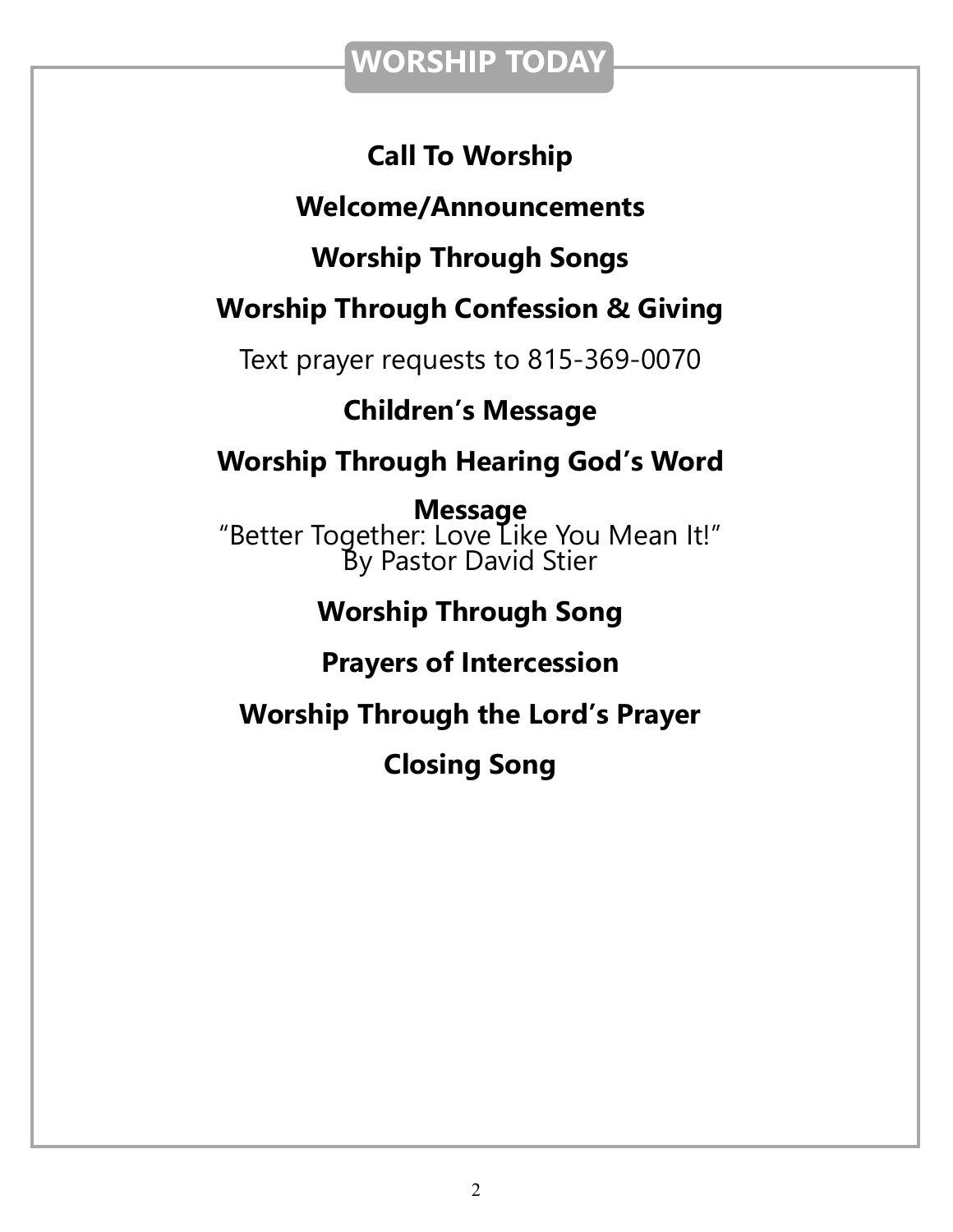#### **OUR FIRST EPISTLE LESSON Hebrews 10:23-39** *Reader: Youth Group*

#### **OUR SECOND EPISTLE LESSON 1 Peter 1:3-5, 1:13–2:3**

 $3$  All praise to God, the Father of our Lord Jesus Christ. It is by his great mercy that we have been born again, because God raised Jesus Christ from the dead. Now we live with great expectation, <sup>4</sup> and we have a priceless inheritance—an inheritance that is kept in heaven for you, pure and undefiled, beyond the reach of change and decay.  $5$  And through your faith, God is protecting you by his power until you receive this salvation, which is ready to be revealed on the last day for all to see.

<sup>13</sup> So prepare your minds for action and exercise self-control. Put all your hope in the gracious salvation that will come to you when Jesus Christ is revealed to the world. <sup>14</sup> So you must live as God's obedient children. Don't slip back into your old ways of living to satisfy your own desires. You didn't know any better then.  $15$  But now you must be holy in everything you do, just as God who chose you is holy. <sup>16</sup> For the Scriptures say, "You must be holy because I am holy."<sup>[\[a\]](https://www.biblegateway.com/passage/?search=1+peter+1%3A13%E2%80%932%3A3+&version=NLT#fen-NLT-30351a)</sup>

 $17$  And remember that the heavenly Father to whom you pray has no favorites. He will judge or reward you according to what you do. So you must live in reverent fear of him during your time here as "temporary residents."  $^{18}$  For you know that God paid a ransom to save you from the empty life you inherited from your ancestors. And it was not paid with mere gold or silver, which lose their value. <sup>19</sup> It was the precious blood of Christ, the sinless, spotless Lamb of God. <sup>20</sup> God chose him as your ransom long before the world began, but now in these last days he has been revealed for your sake.

<sup>21</sup> Through Christ you have come to trust in God. And you have placed your faith and hope in God because he raised Christ from the dead and gave him great glory. <sup>22</sup> You were cleansed from your sins when you obeyed the truth, so now you must show sincere love to each other as brothers and sisters. Love each other deeply with all your heart. <sup>23</sup> For you have been born again, but not to a life that will quickly end. Your new life will last forever because it comes from the eternal, living word of God.  $^{24}$  As the Scriptures say, "People are like grass; their beauty is like a flower in the field. The grass withers and the flower fades. <sup>25</sup>But the word of the Lord remains forever.' And that word is the Good News that was preached to you.

**2** So get rid of all evil behavior. Be done with all deceit, hypocrisy, jealousy, and all unkind speech. <sup>2</sup> Like newborn babies, you must crave pure spiritual milk so that you will grow into a full experience of salvation. Cry out for this nourishment,  $^3$  now that you have had a taste of the Lord's kindness.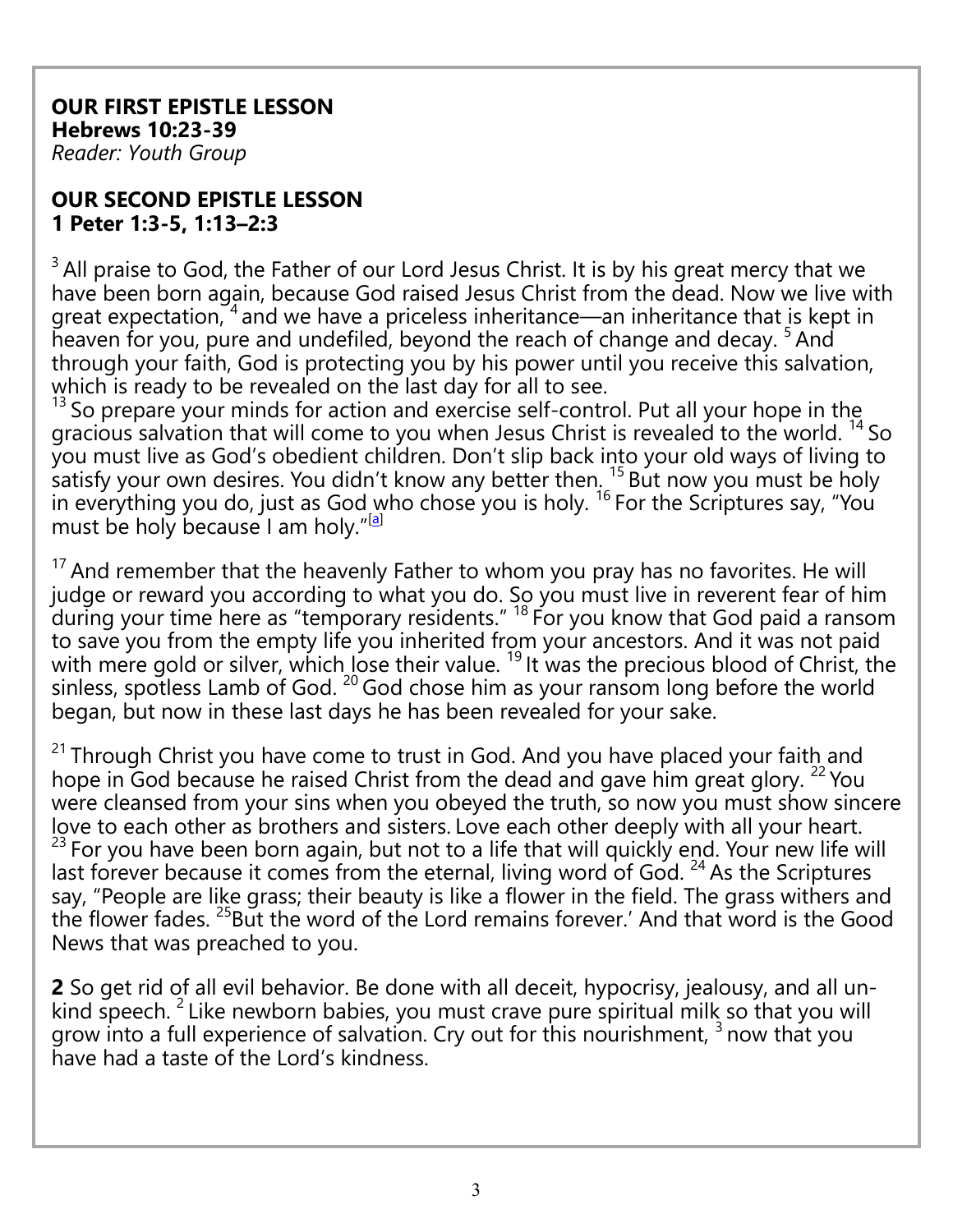## **ANNOUNCEMENTS**

# **MLC NEWS**

### **CONNECT WITH MESSIAH**

You can use this QR code to let us know you're new, tell us that you're interested in next steps at MLC, submit prayer requests, fill out a connection card, and give online. Scan it now to connect with MLC.



### **ONLINE GIVING**

Online giving is an easy way to give to MLC, and there are three ways to do it: 1) Go to this link: churchcenter.com/giving 2) Download the Church Center app on your phone or tablet.

3) Text your dollar amount (with a dollar sign in front of it) to 84321.

#### **OFFICE HOURS**

Our office hours are from 9am-3pm Mon-Fri. Saturdays and evenings by appointment.

### **YOUTH CHOIR DIRECTOR**

The Lay Ministry board is looking for a youth choir director. The job consists of preparing the youth choir for one performance a month during the school year during the 9:30 and 11:00 services. The approximate time commitment is 2 hours per week. The position has a small stipend and will start after the summer. Please contact the church office or email Tom Bond at tlbond7@hotmail.com if you are interested

#### **NURSERY ASSISTANTS NEEDED**

The Lay Ministry board is looking for a few adults or couples who can make themselves available as substitute nursery attendants in case our regular nursery attendant is absent due to illness or other commitments. This is a volunteer position, but the expectation is that the commitment will be infrequent. Please contact the church office or email Tom Bond at tlbond7@hotmail.com.

# **GET INVOLVED**

### **MESSIAH QUILTERS**

Our next meeting will be on Tuesday, July 19th, 2022 from 9 am – 12 pm. We have so many quilts ready to be tied and you don't need any sewing or quilting experience to help us. If you are unable to join us and would like to sew at home, we have kits ready for you to sew. Contact Kathy Mueller (815-953-6601) at scpbklane@aol.com for more information or any questions you may have. Drop by and see what we are doing.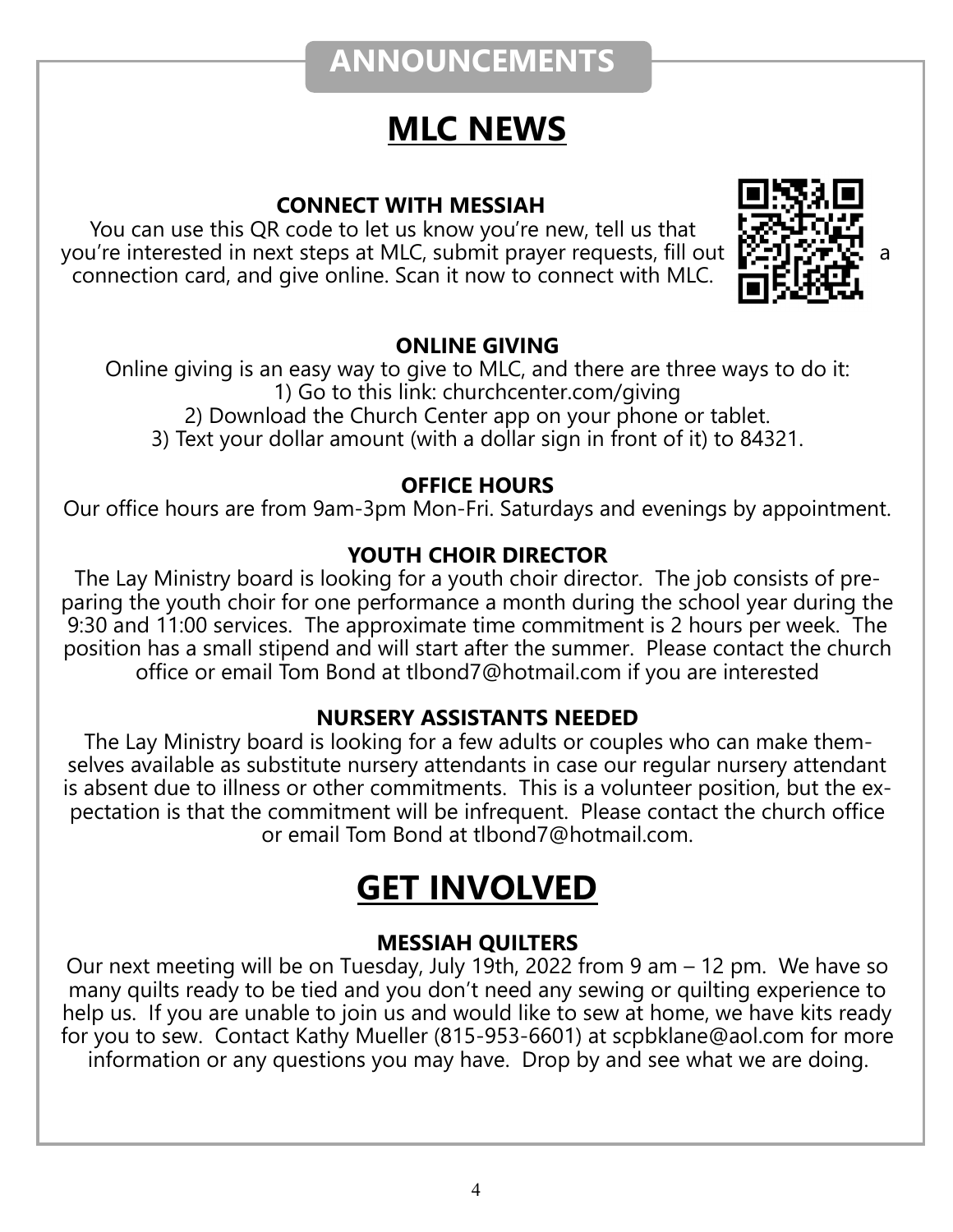#### **MEMORY BEARS**

The Memory Bears Life Group meets together once a month to make teddy bears out of clothing from people who have passed away to comfort the grieving. We also make and sell bears once a year to raise money for supplies and children's charities. We would love to have you join us! We have jobs that do not require sewing as well as jobs that do. Please contact Cindi Souza (815-931-8478) for more information.

# **MLC MESSIAH KIDS**

#### **"BEE-UTIFUL" SUMMER SUNDAYS (Sundays at 9:30 am)**

Please join us for our "BEE-utiful" Summer Sundays 9:30a in the FLC. (Family Life Center) Grades Pre-K thru 6th are invited to join us to learn about the BEE-attitudes! We will have a short lesson followed by games/crafts and snacks. Parents don't forget to sign the kids in at the computer kiosk by door 10.

Want to be a part of this team and come along side those who "train you up"? We are looking for teens-adults to help guide the younger kids or help facilitate a prewritten lesson! Please see Pastor Dave or Kimber or sign up in the Narthex! Or just email Kimber kd59rn00@aol.com

### **MESSIAH KIDS SUNDAY 11 AM**

Do you like to go to the park and watch Kids play? Enjoy watching your children or grandchildren interact with others? Come Join our Team MK11! See PD2 or Kimber for how to be a part of this vital ministry?

It's a time for kids to burn off energy while mom and dad get to focus on the message. Kids are dismissed after the children's message so they get to be a part of worship with the family and learn what it means to worship as a family. You don't need to lead a lesson; you just watch kid's playing in the FLC for about 30-40 minutes with the nice cool AC blowing. Parents don't forget to sign the kids in at the computer kiosk by door 1.

# **MLC STUDENT MINISTRY**

**7TH-12TH GRADE SUNDAY SCHOOL (Sundays at 9:30 am)**

Sunday school continues July 10

#### **IGNITE (Wednesdays from 6-8 starting in June)**

Join the student ministry for our Wednesday night summer program. Open to 7th-12th grade. We will meet at the church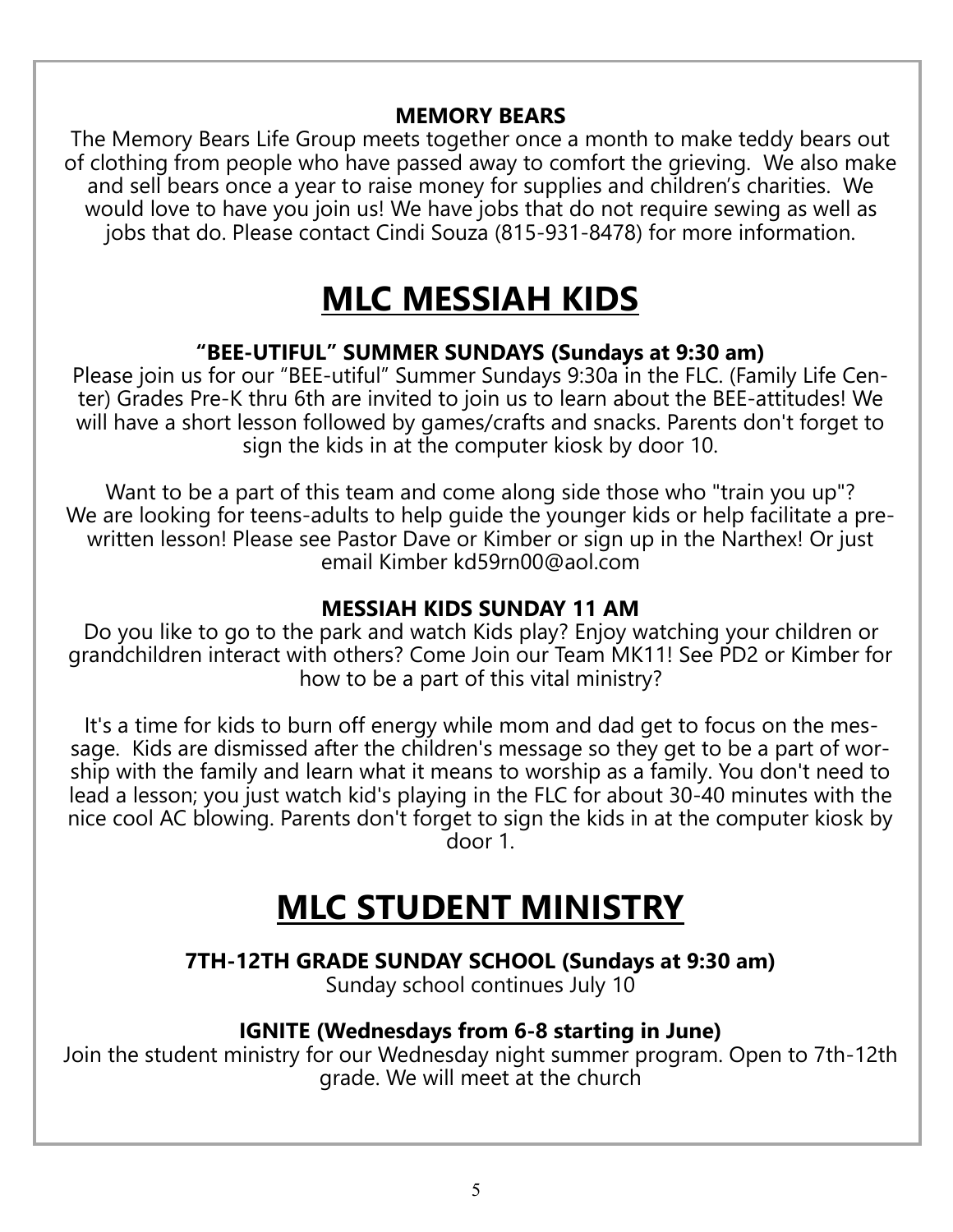#### **STUDENT MINISTRY CAMPING TRIPS**

There will be a July camping trip on July 29th-Aug. 1st. at Mendotta Hills and its open to 7th-12th grades. Details and signup sheet is available at bit.ly/MLCCampJune

### **CENTER LAKE BIBLE CAMP (June 26th-July 1st)**

Please be in prayer for the students attending this week of camp.

### **RAGING WAVES TRIP (July 13 from 9 am to 7 pm)**

Ignite is going to Raging Waves! It is for students 7th-12th grades. We will leave Wed. July 13th at 9am-7ish. The cost is \$55 which includes lunch (hot dog, fries, drink, ice cream) bring extra \$\$\$ for us to stop for dinner on the way home.

### **HIGH ADVENTURE TRIP (July 17th-July 23rd)**

For 9th-12th grade. This is a time for the High school to go to WV. to Alpine Ministries to experience God in nature and adventure. We will go white water rafting, repelling, and traverse a high ropes course. Need more info? Reach out to Brian at brian@mlcjoliet.org

# **EVENTS**

### **PRAYER GROUP (Thursdays at 10 am)**

In the Fireside Room. Email pastor.stier@mlcjoliet.org for more information.

### **INSIGHT ADULT BIBLE STUDY (Sundays at 9:30 am)**

Join us for a great time of fellowship and study of God's word in the fellowship hall.

#### **MOSAIC**

For the Summer months (May-Aug.) Mosaic will be combining with Insight for 9:30a Bible Studies. Keep an eye out for events and our new fall lineup!

### **MEN'S BIBLE STUDY (Tuesday, June 28th at 6:30 pm)**

Our church has a new ministry for men. Messiahs Mens Ministry, 3M Group, is born out of the need for Gods men to step up and be who they were created to be. Our purpose is to train men to come alongside each other and encourage one another in life. Join us on the second and forth Tuesday of every month @ 6:30 pm. It's never too late to jump in. Men of all ages are welcome. If you would like more information feel free to contact: Mike Brown Evmlcjoliet@gmail.com 815-405-2547

#### **PAIRS & SPARES (Sundays, June 26th and July 31st)**

Pairs and Spares is an adult social gathering for friends and family of MLC. Our team puts together a warm atmosphere with fun and games for adult couples and singles alike. More than anything we just value connections. Pairs and Spares will happen Sunday evenings from 4-8p to come together as a community to enjoy life together. Let us know if you want to be a part of this Life Group and help us out with your ideas. Our First two events are BBQ & Pool Parties: June 26th @ The Bonds and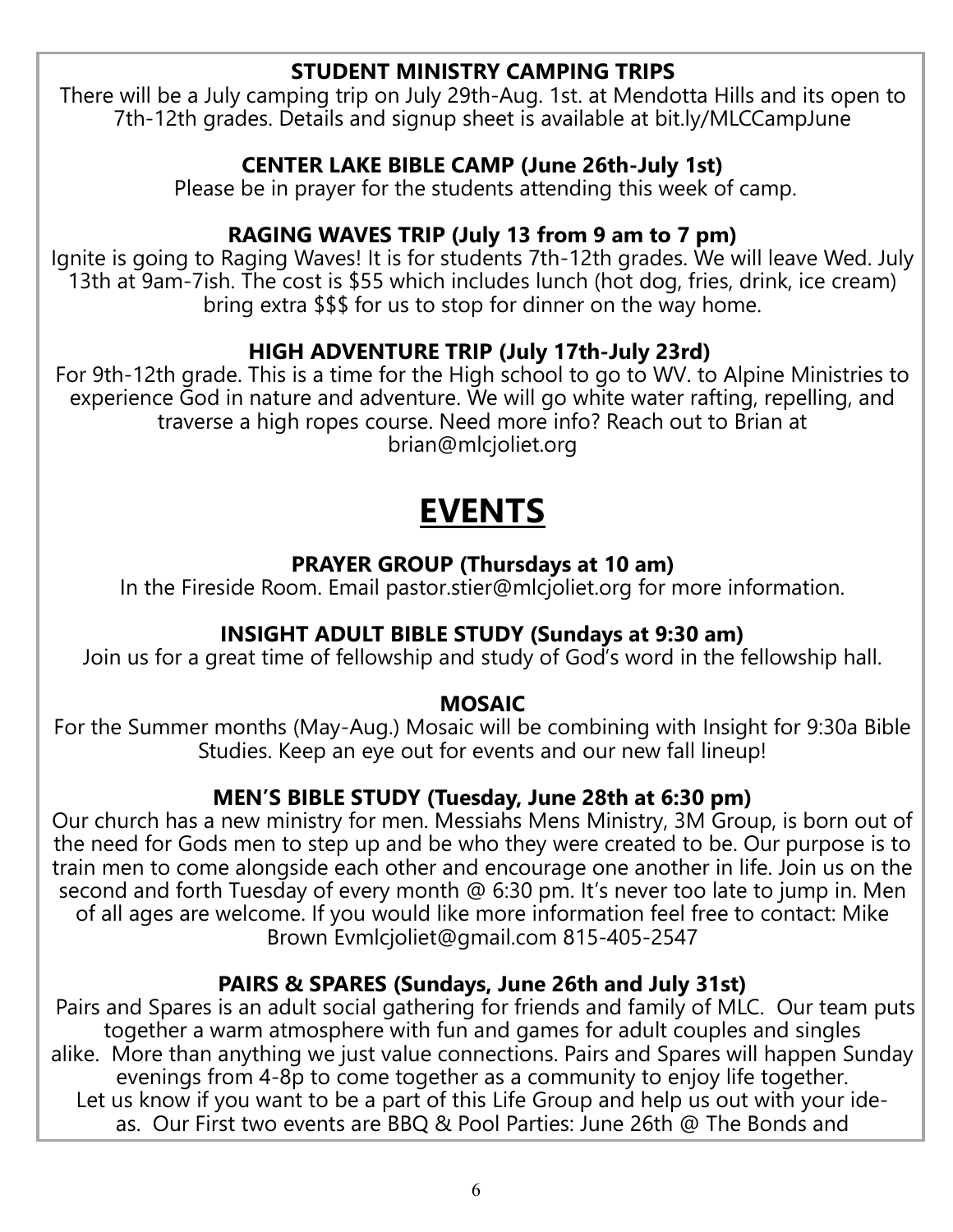July 31st @ The Ferenzis. Messiah will provide the meats. Just bring side dishes to share and drinks for you and yours. Sign up in the narthex or email the church at info@mlcjoliet.org if you plan on attending.

### **RALLY DAY (Sunday, August 21 at 10 am)**

Join us for one combined service outside as we enter into another year of service and teaching here at Messiah. There will be a cookout after service. Please bring lawn chairs.

### **10TH ANNUAL LABOR DAY CHURCH FAMILY CAMPING TRIP (September 2-5)**

You're invited to see what all the fun in about while camping with your church family. Contact Pastor Stier for more details at pastor.stier@mlcjoliet.org.

### **ENCORE GOES TO THE ARK (Sept. 13-16)**

Encore, our 55 and older group, is headed to the Ark Encounter in Kentucky. The projected cost is \$850 for a couple and \$550 for a single. Depending on what happens with fuel cost and how many people this may need to be adjusted. The final price will be set 30 days prior to the trip Here is the link to register: bit.ly/MLCARK. Please invite friends, register and get your deposits in ASAP so we can start hotel planning.

### **COUPLES RETREAT (September 23-25)**

Come join us for a great time of worship and fellowship at Center Lake Bible Camp. The purpose of this Couples' Retreat is to build godly marriages through a time away from home in an atmosphere of fun, fellowship, and Biblical teaching on marriage. Contact Pastor Stier for more details at pastor.stier@mlcjoliet.org. There is limited space, so sign up early!! Register at bit.ly/MLCCouples